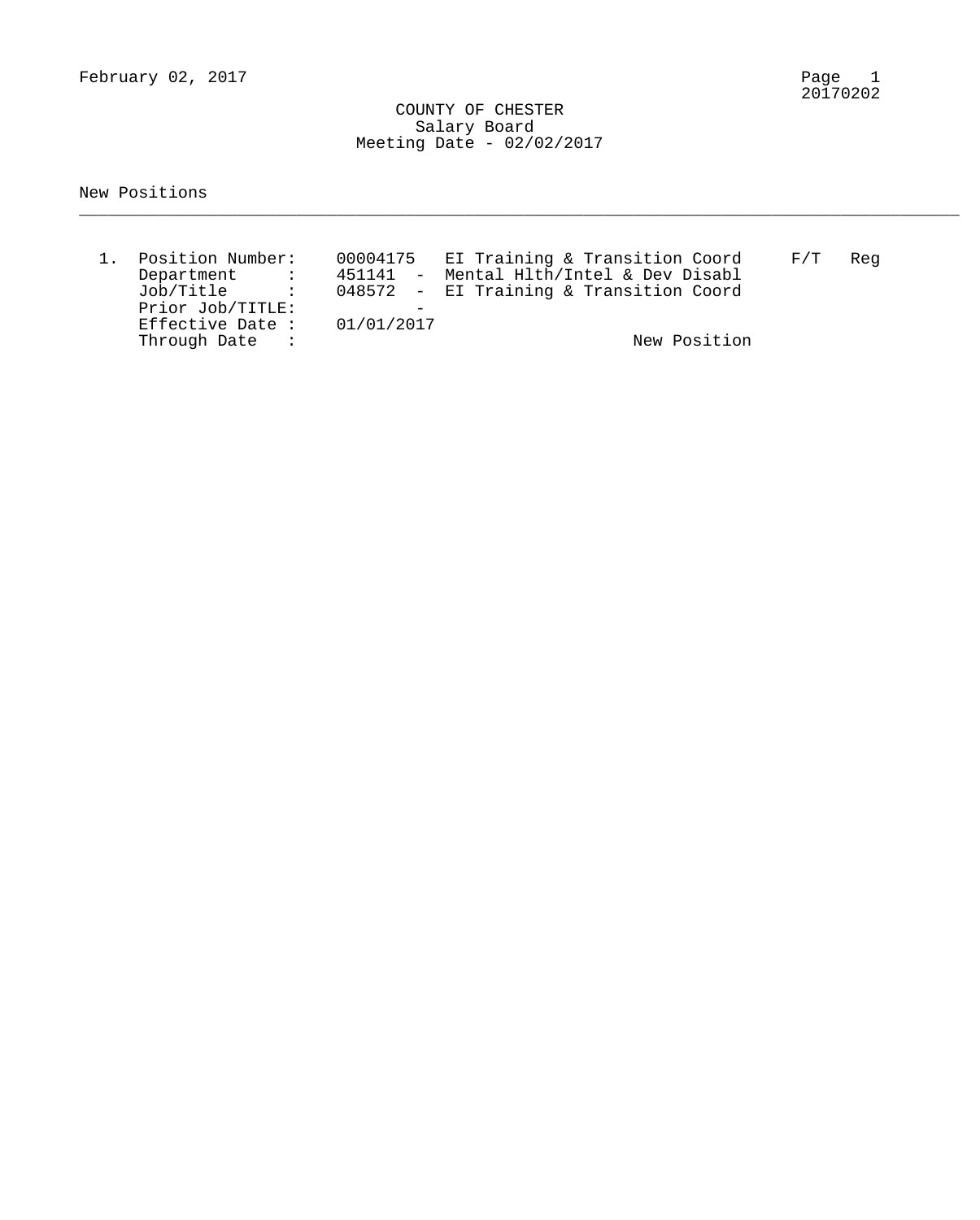#### COUNTY OF CHESTER Salary Board Meeting Date - 02/02/2017

\_\_\_\_\_\_\_\_\_\_\_\_\_\_\_\_\_\_\_\_\_\_\_\_\_\_\_\_\_\_\_\_\_\_\_\_\_\_\_\_\_\_\_\_\_\_\_\_\_\_\_\_\_\_\_\_\_\_\_\_\_\_\_\_\_\_\_\_\_\_\_\_\_\_\_\_\_\_\_\_

#### Position Change

00000539 Wastewater Trtmnt Plant Oprtr F/T Reg 075800 - Wastewater Treatment Plant JOB/TITLE : 040171 - Wastewater Trtmnt Plant Oprtr Prior Job/TITLE: 040170 - Maint/Const Worker III 2. Position Number: 00000539 Wastewater Trtmnt Plant Oprtr F/T<br>
Department : 075800 - Wastewater Treatment Plant<br>
JOB/TITLE : 040171 - Wastewater Trtmnt Plant Oprtr<br>
Prior Job/TITLE: 040170 - Maint/Const Worker III<br>
Effect 3. Position Number: 00000862 D J Clerk II F/T Reg Department : 124301 - Dist Court 15-3-01 Coventry JOB/TITLE : 040590 - D J Clerk II Prior Job/TITLE: 041150 - D J Clerk I Effective Date : 02/04/2017 Job Re-Classification 4. Position Number: 00000891 D J Clerk II F/T Reg Department : 124306 - Dist Court 15-3-06 Honey Brook JOB/TITLE : 040590 - D J Clerk II Prior Job/TITLE: 041150 - D J Clerk I Effective Date : 02/04/2017 Job Re-Classification 5. Position Number: 00000918 Maint/Const Tech IV F/T Reg Department : 075200 - Facilities Management - GSC JOB/TITLE : 040180 - Maint/Const Tech IV Prior Job/TITLE: 040170 - Maint/Const Worker III Effective Date : 02/04/2017 Job Re-Classification 6. Position Number: 00001013 Program Specialist - DUI Coord F/T Reg Department : 221000 - Adult Probation JOB/TITLE : 020499 - Program Specialist - DUI Coord Prior Job/TITLE: 040491 - Program Administrator Effective Date : 02/04/2017 Job Re-Classification 7. Position Number: 00001072 D J Clerk II The Reg Department : 124307 - Dist Court 15-3-07 Parkesburg JOB/TITLE : 040590 - D J Clerk II Prior Job/TITLE: 041150 - D J Clerk I Effective Date : 02/04/2017 Job Re-Classification 8. Position Number: 00001474 D J Clerk II The Reg Department : 124305 - Dist Court 15-3-05 Oxford JOB/TITLE : 040590 - D J Clerk II Prior Job/TITLE: 041150 - D J Clerk I Effective Date : 02/04/2017 Job Re-Classification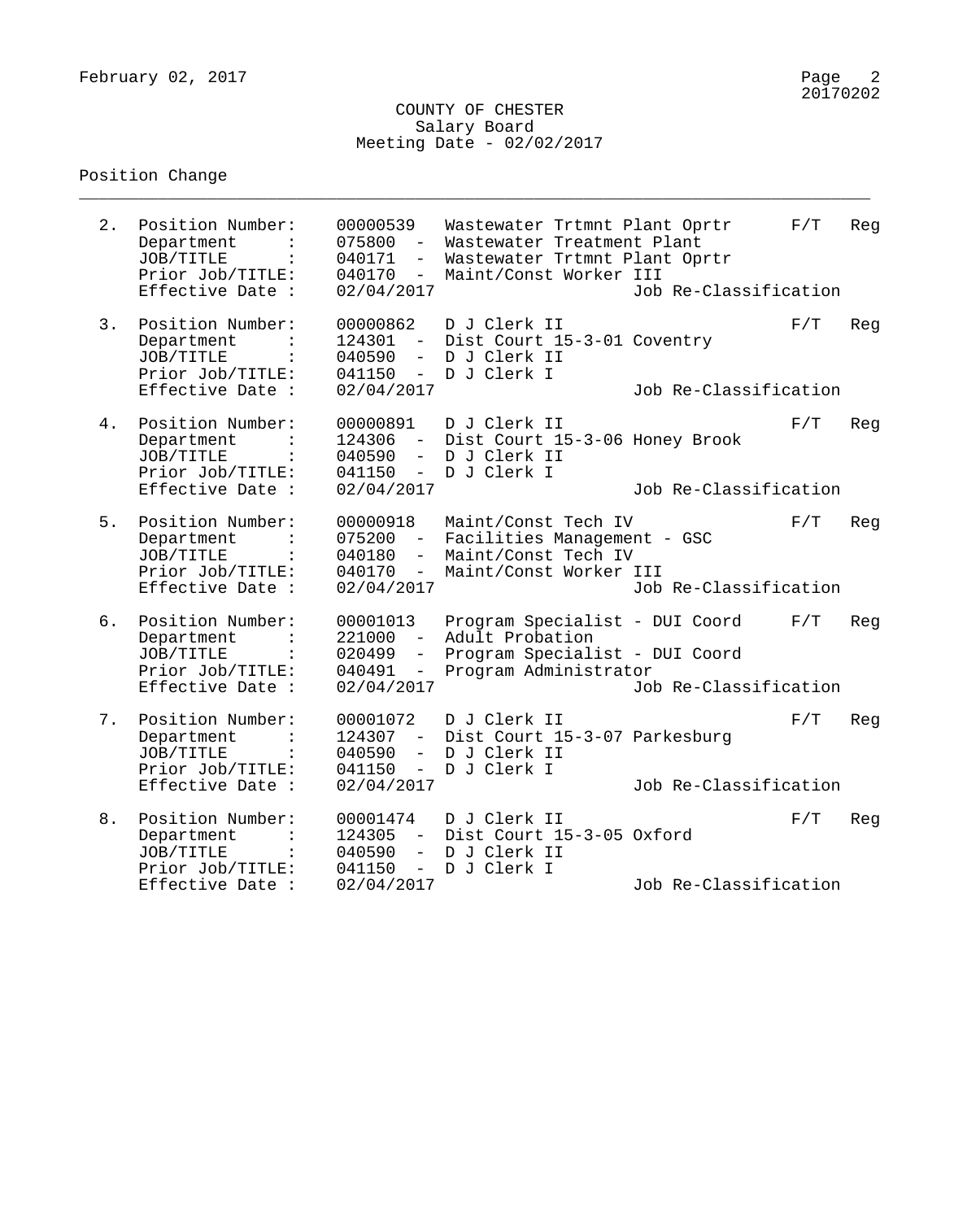### COUNTY OF CHESTER Salary Board Meeting Date - 02/02/2017

\_\_\_\_\_\_\_\_\_\_\_\_\_\_\_\_\_\_\_\_\_\_\_\_\_\_\_\_\_\_\_\_\_\_\_\_\_\_\_\_\_\_\_\_\_\_\_\_\_\_\_\_\_\_\_\_\_\_\_\_\_\_\_\_\_\_\_\_\_\_\_\_\_\_\_\_\_\_\_\_

# Position Change

| 9.  | Position Number:<br>Department<br>JOB/TITLE<br>Prior Job/TITLE:<br>Effective Date :                   | 00001511<br>124101<br>$-$<br>040590<br>$-$<br>041150<br>$ \,$<br>02/04/2017                           | D J Clerk II<br>Dist Court15-1-01 West Chester<br>D J Clerk II<br>D J Clerk I                 | Job Re-Classification | F/T | Reg |
|-----|-------------------------------------------------------------------------------------------------------|-------------------------------------------------------------------------------------------------------|-----------------------------------------------------------------------------------------------|-----------------------|-----|-----|
| 10. | Position Number:<br>Department<br>JOB/TITLE<br>Prior Job/TITLE:<br>Effective Date :                   | 00001615<br>466100<br>$ \,$<br>351560<br>351560<br>$ \,$<br>02/04/2017                                | Bldg & Sec Offcr I<br>Pocopson Operations & Maint<br>Bldg & Sec Offcr I<br>Bldg & Sec Offcr I | Job Re-Classification | P/T | Reg |
| 11. | Position Number:<br>Department<br>JOB/TITLE<br>$\ddot{\cdot}$<br>Prior Job/TITLE:<br>Effective Date : | 00001669<br>124301<br>$\sim$ $-$<br>040590<br>$-$<br>041150<br>$\overline{\phantom{0}}$<br>02/04/2017 | D J Clerk II<br>Dist Court 15-3-01 Coventry<br>D J Clerk II<br>D J Clerk I                    | Job Re-Classification | F/T | Reg |
| 12. | Position Number:<br>Department<br>JOB/TITLE<br>Prior Job/TITLE:<br>Effective Date :                   | 00001776<br>124404<br>$\sim$ $-$<br>040590<br>$\sim$<br>041150<br>$\sim$ $-$<br>02/04/2017            | D J Clerk II<br>Dist Court 15-4-04 Avondale@KS<br>D J Clerk II<br>D J Clerk I                 | Job Re-Classification | F/T | Reg |
| 13. | Position Number:<br>Department<br>JOB/TITLE<br>Prior Job/TITLE:<br>Effective Date :                   | 00002015<br>$\equiv$ .<br>065000<br>020081<br>$-$<br>020261<br>$ \,$<br>02/04/2017                    | Attorney IV<br>Public Defender<br>Attorney IV<br>Attorney III                                 | Job Re-Classification | F/T | Reg |
| 14. | Position Number:<br>Department<br>JOB/TITLE<br>Prior Job/TITLE:<br>Effective Date :                   | 00002038<br>221000<br>$ \,$<br>020053<br>$-$<br>030041<br>$\sim$ $-$<br>02/04/2017                    | AP Section Director<br>Adult Probation<br>AP Section Director<br>Probation Supervisor I       | Job Re-Classification | F/T | Reg |
| 15. | Position Number:<br>Department<br>JOB/TITLE<br>$\ddot{\cdot}$<br>Prior Job/TITLE:<br>Effective Date : | 00002467<br>124101<br>$ \,$<br>040590<br>$ \,$<br>041150<br>$ \,$<br>02/04/2017                       | D J Clerk II<br>Dist Court15-1-01 West Chester<br>D J Clerk II<br>D J Clerk I                 | Job Re-Classification | F/T | Reg |